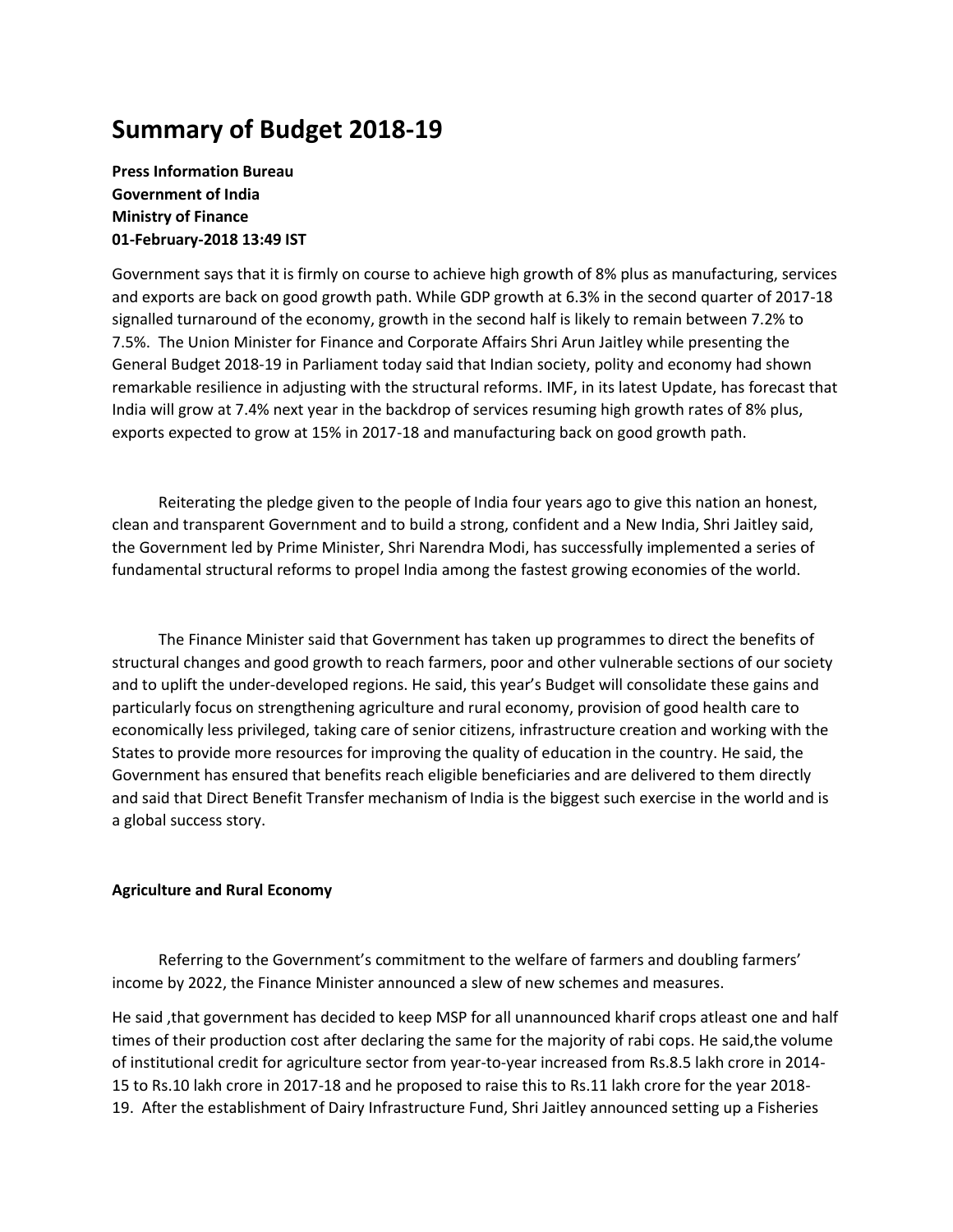and Aqua culture Infrastructure Development Fund (FAIDF) for fisheries sector and an Animal Husbandry Infrastructure Development Fund (AHIDF) for financing infrastructure requirement of animal husbandry sector with a total corpus of Rs.10,000 crore for the two new funds. On the lines of ''Operation Flood'' a new Scheme ''Operation Greens'' was announced with an outlay of Rs 500 Crore to address the challenge of price volatility of perishable commodities like tomato, onion and potato with the satisfaction of both the farmers and consumers. He also announced to develop and upgrade existing 22,000 rural haats into Gramin Agricultural Markets (GrAMs) to take care of the interests of more than 86% small and marginal farmers. These GrAMs, electronically linked to e-NAM and exempted from regulations of APMCs, will provide farmers facility to make direct sale to consumers and bulk purchasers. Moreover, an Agri-Market Infrastructure Fund with a corpus of Rs.2000 crore will be setup for developing and upgrading agricultural marketing infrastructure in the 22000 Grameen Agricultural Markets (GrAMs) and 585APMCs. He said, so far 470 APMCs have been connected to e-NAM network and rest will be connected by March, 2018. Shri Jaitley announced Rs 200 crore for organized cultivation of highly specialized medicinal and aromatic plants and said that the organic farming by Farmer Producer Organizations (FPOs) and Village Producers' Organizations (VPOs) in large clusters, preferably of 1000 hectares each will be encouraged. Similarly, allocation of Ministry of Food Processing has been doubled from Rs.715 crore in 2017-18 to Rs.1400 crore in 2018-19. Terming Bamboo as 'Green Gold', the Finance Minister announced a Re-structured National Bamboo Mission with an outlay of Rs.1290 crore to promote bamboo sector in a holistic manner. Under Prime Minister Krishi Sinchai Yojna-Har Khet ko Pani, 96 deprived irrigation districts will be taken up with an allocation of Rs 2600 crore. The Centre will work with the state governments to facilitate farmers for installing solar water pumps to irrigate their fields. He also proposed to extend the facility of Kisan Credit Cards to fisheries and animal husbandry farmers to help them meet their working capital needs. Shri Jaitley said India's agri-exports potential is as high as US \$100 billion against current exports of US \$30 billion and to realize this potential, export of agri-commodities will be liberalized. He also proposed to set up state-of-the-art testing facilities in all the forty two Mega Food Parks. He also announced a special Scheme to support the efforts of the governments of Haryana, Punjab, Uttar Pradesh and the NCT of Delhi to address air pollution in the Delhi-NCR region by subsidizing machinery required for in-situ management of crop residue.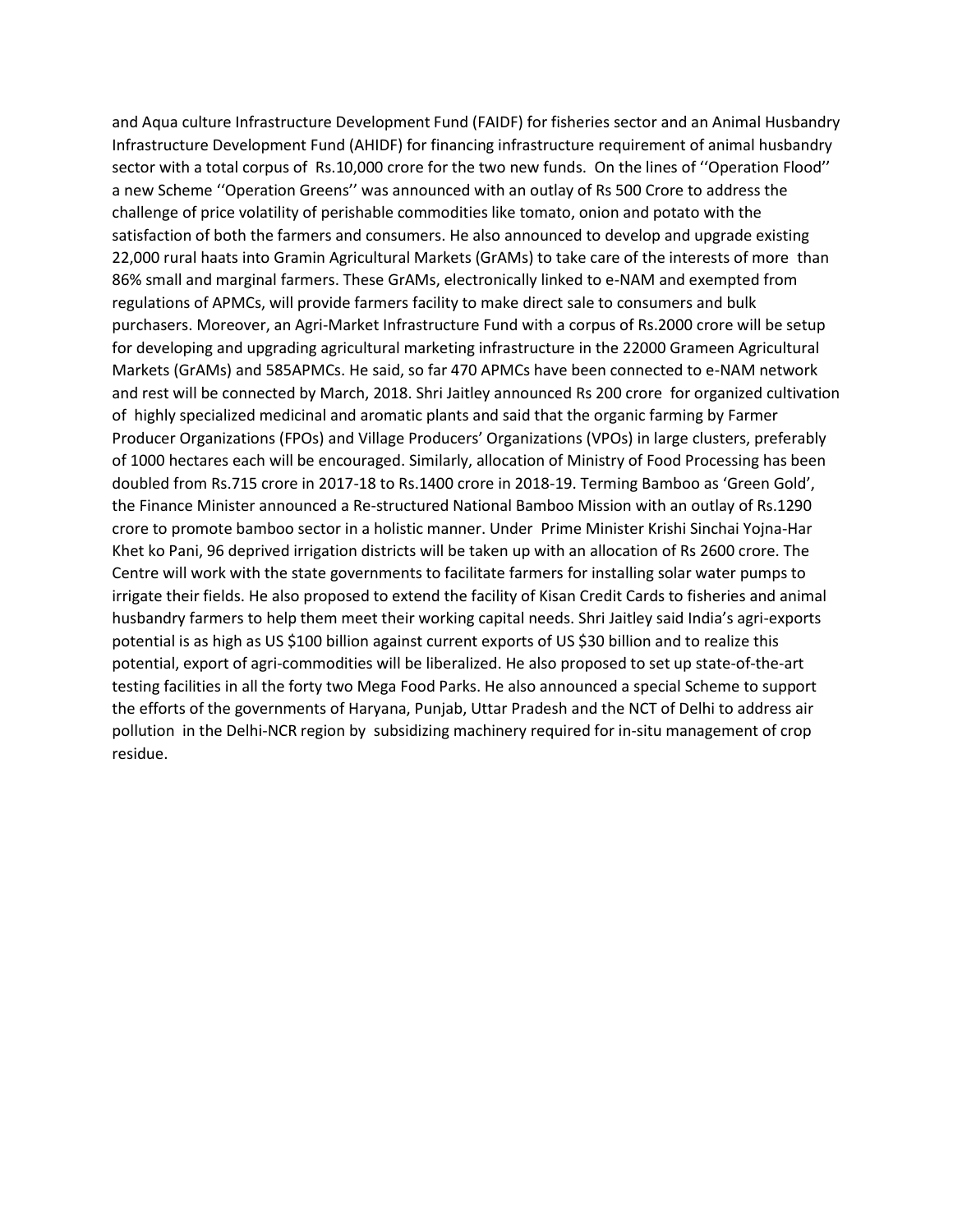

 On the loans to Self Help Groups of women, the Finance Minister said it increased to about Rupees 42,500 crore in 2016-17, growing 37% over previous year and expressed confidence that loans to SHGs will increase to Rs.75,000 crore by March, 2019. He also substantially increased allocation of National Rural Livelihood Mission to Rs 5750 crore in 2018-19.

 Referring to the measures taken for the benefit of lower and middle class, the Finance Minister said, under Ujjwala Scheme distribution of free LPG connections will be given to 8 crore poor women instead of the previous target of 5 crore women. Under Saubahagya Yojana, 4 crore poor households are being provided with electricity connection with an outlay of Rs.16,000 crore. To fulfil target of housing for All by 2022 ,more than one crore houses will be built by 2019 in rural areas, besides already constructed 6 crore toilets under Swachh Bharat Mission.

 Shri Jaitley stressed that the focus of the Government next year will be on providing maximum livelihood opportunities in the rural areas by spending more on livelihood, agriculture and allied activities and construction of rural infrastructure. He said, in the year 2018-19, for creation of livelihood and infrastructure in rural areas, total amount to be spent by the Ministries will be Rs.14.34 lakh crore, including extra-budgetary and non-budgetary resources of Rs.11.98 lakh crore. Apart from employment due to farming activities and self employment, this expenditure will create employment of 321 crore person days, 3.17 lakh kilometers of rural roads, 51 lakh new rural houses, 1.88 crore toilets, and provide 1.75 crore new household electric connections besides boosting agricultural growth.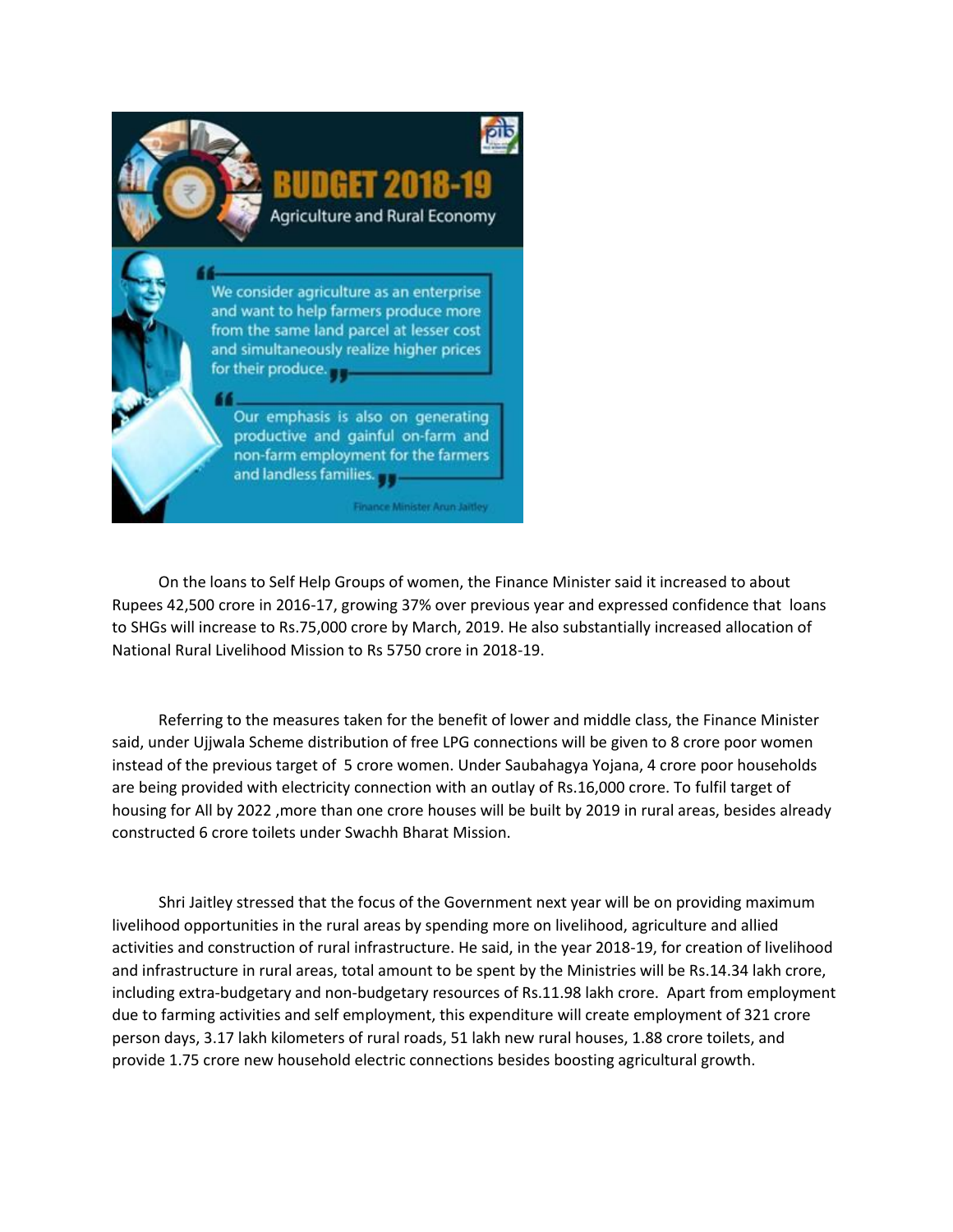#### **Education, Health and Social Protection**

 The Finance Minister said that estimated budgetary expenditure on health, education and social protection for 2018-19 is Rs.1.38 lakh crore against estimated expenditure of Rs.1.22 lakh crore in 2017- 18 .



 On education front, Shri Jaitley announced setting up of Ekalavya Model Residential School on par with Navodaya Vidyalayas to provide the best quality education to the tribal children in their own environment by 2022 in every block with more than 50% ST population and at least 20,000 tribal persons with special facilities for preserving local art and culture besides providing training in sports and skill development. To step up investments in research and related infrastructure in premier educational institutions, including health institutions, a major initiative named ''Revitalising Infrastructure and Systems in Education (RISE) by 2022'' with a total investment of Rs.1,00,000 crore in next four years was announced . He said that a survey of more than 20 lakh children has been conducted to assess the status on the ground, which will help in devising a district-wise strategy for improving quality of education. To improve the quality of teachers an integrated B.Ed. programme for teachers will be initiated. Shri Jaitley said, the Government would launch the ''Prime Minister's Research Fellows (PMRF)'' Scheme this year. Under this, 1,000 best B.Tech students will be identified each year from premier institutions and provide them facilities to do Ph.D in IITs and IISc, with a handsome fellowship. Allocation on National Social Assistance Programme this year has been kept at Rs. 9975 crore.

 The Finance Minister announced the world's largest government funded health care programme titled National Health Protection Scheme to cover over 10 crore poor and vulnerable families (approximately 50 crore beneficiaries) providing coverage upto 5 lakh rupees per family per year for secondary and tertiary care hospitalization. He also committed Rs 1200 crore for the National Health Policy, 2017, which with 1.5 lakh Health and Wellness Centres will bring health care system closer to the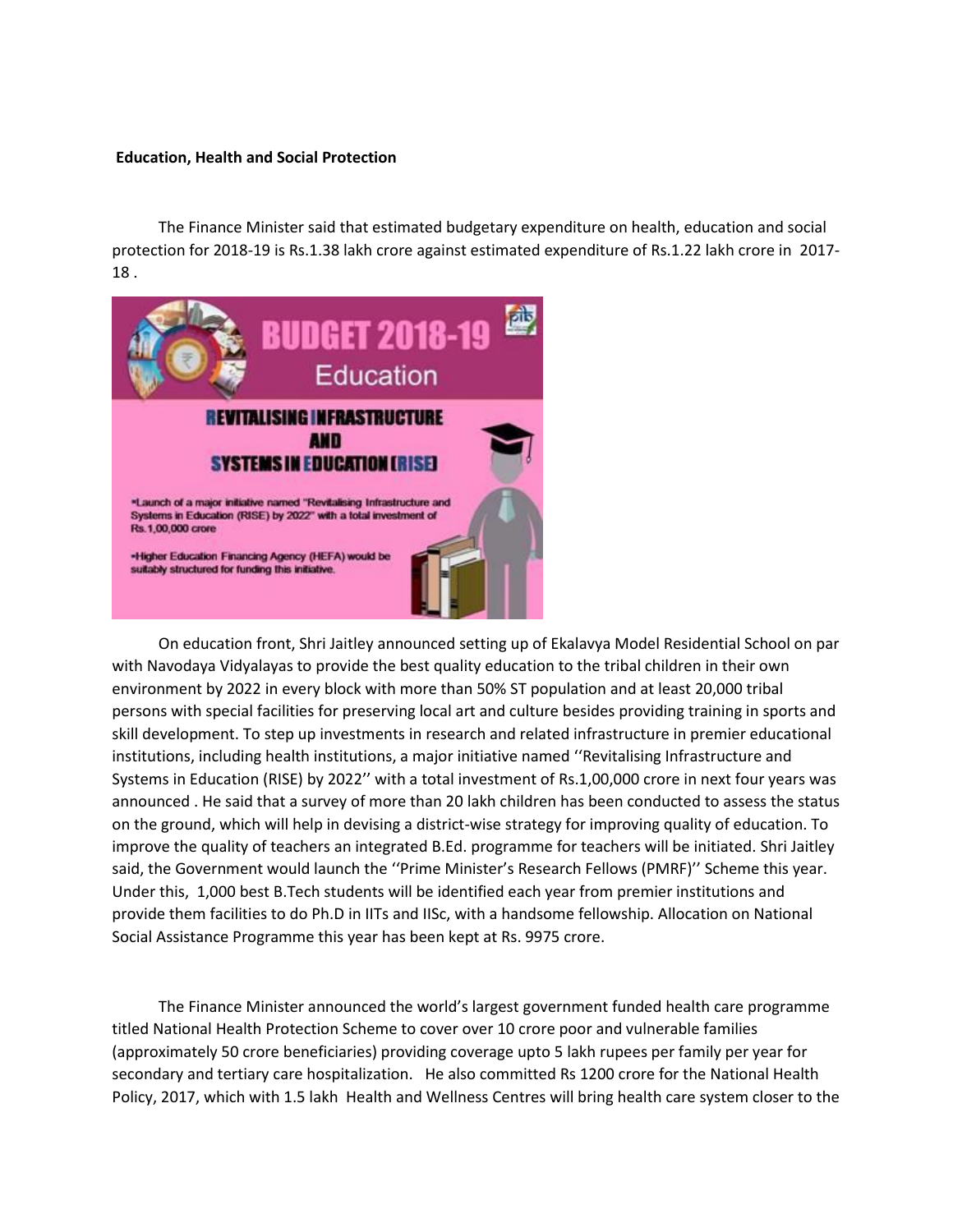homes of people. The Government also decided to allocate additional Rs.600 crore to provide nutritional support to all TB patients at the rate of Rs.500 per month for the duration of their treatment. Shri Jaitley said, the government will be setting up 24 new Government Medical Colleges and Hospitals by upgrading existing district hospitals in the country.



 On cleaning the Ganga, the Finance Minister said, a total of 187 projects have been sanctioned under the Namami Gange programme for infrastructure development, river surface cleaning, rural sanitation and other interventions at a cost of Rs.16,713 crore. 47 projects have been completed and remaining projects are at various stages of execution. All 4465 Ganga Grams – villages on the bank of river - have been declared open defecation free. He said, the government has identified 115 aspirational districts taking various indices of development in consideration for making them model districts of development.

# **Medium, Small and Micro Enterprises (MSMEs) and Employment**

 The Budget has given a big thrust to Medium, Small and Micro Enterprises (MSMEs) to boost employment and economic growth. A sum of Rs. 3794 crore has been provided for giving credit support, capital and interest subsidy and for innovations. MUDRA Yojana launched in April, 2015 has led to sanction of Rs.4.6 lakh crore in credit from 10.38 crore MUDRA loans. 76% of loan accounts are of women and more than 50% belong to SCs, STs and OBCs. It is proposed to set a target of Rs.3 lakh crore for lending under MUDRA for 2018-19 after having successfully exceeded the targets in all previous years.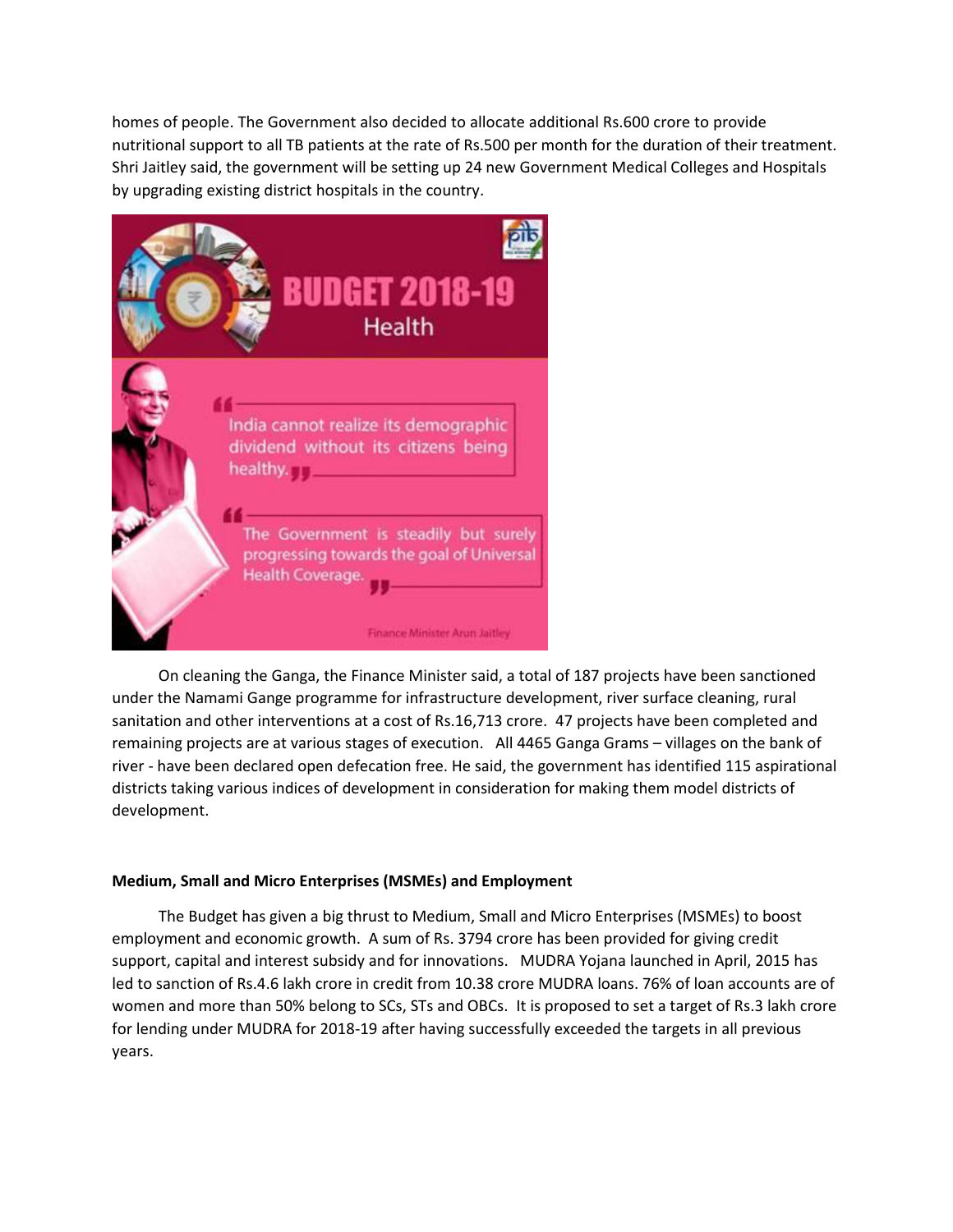

Massive formalization of the businesses of MSMEs is taking place in the country after demonetization and introduction of GST. This is generating enormous financial information database of MSMEs' businesses and finances. This big data base will be used for improving financing of MSMEs' capital requirement, including working capital.

**Finance Minister Arun Jaitley** 

## **Employment Generation**

 Reiterating that creating job opportunities is at the core of Government policies, Finance Minister cited an independent study as showing that 70 lakh formal jobs will be created this year. To carry forward the momentum created by the measures taken during the last 3 years to boost employment generation, Shri Jaitley announced that the Government will contribute 12% of the wages of the new employees in the EPF for all the sectors for next three years. He proposed to make amendments in the Employees Provident Fund and Miscellaneous Provisions Act, 1952 to reduce women employees' contribution to 8% for first three years of their employment against existing rate of 12% or 10% with no change in employers' contribution.

 The Budget proposed an outlay of Rs.7148 crore for the textile sector in 2018-19 as against Rs.6,000 Crore in 2016.

## **Infrastructure and Financial Sector Development**

 Emphasising that infrastructure is the growth driver of economy, the Finance Minister estimated that investment in excess of Rs.50 lakh crore is needed to increase growth of GDP and connect the nation with a network of roads, airports, railways, ports and inland waterways. He announced increase of budgetary allocation on infrastructure for 2018-19 to Rs.5.97 lakh crore against estimated expenditure of Rs.4.94 lakh crore in 2017-18.

 The Government has made an all-time high allocation to rail and road sectors and is committed to further enhance public investment. The Prime Minister personally reviews the targets and achievements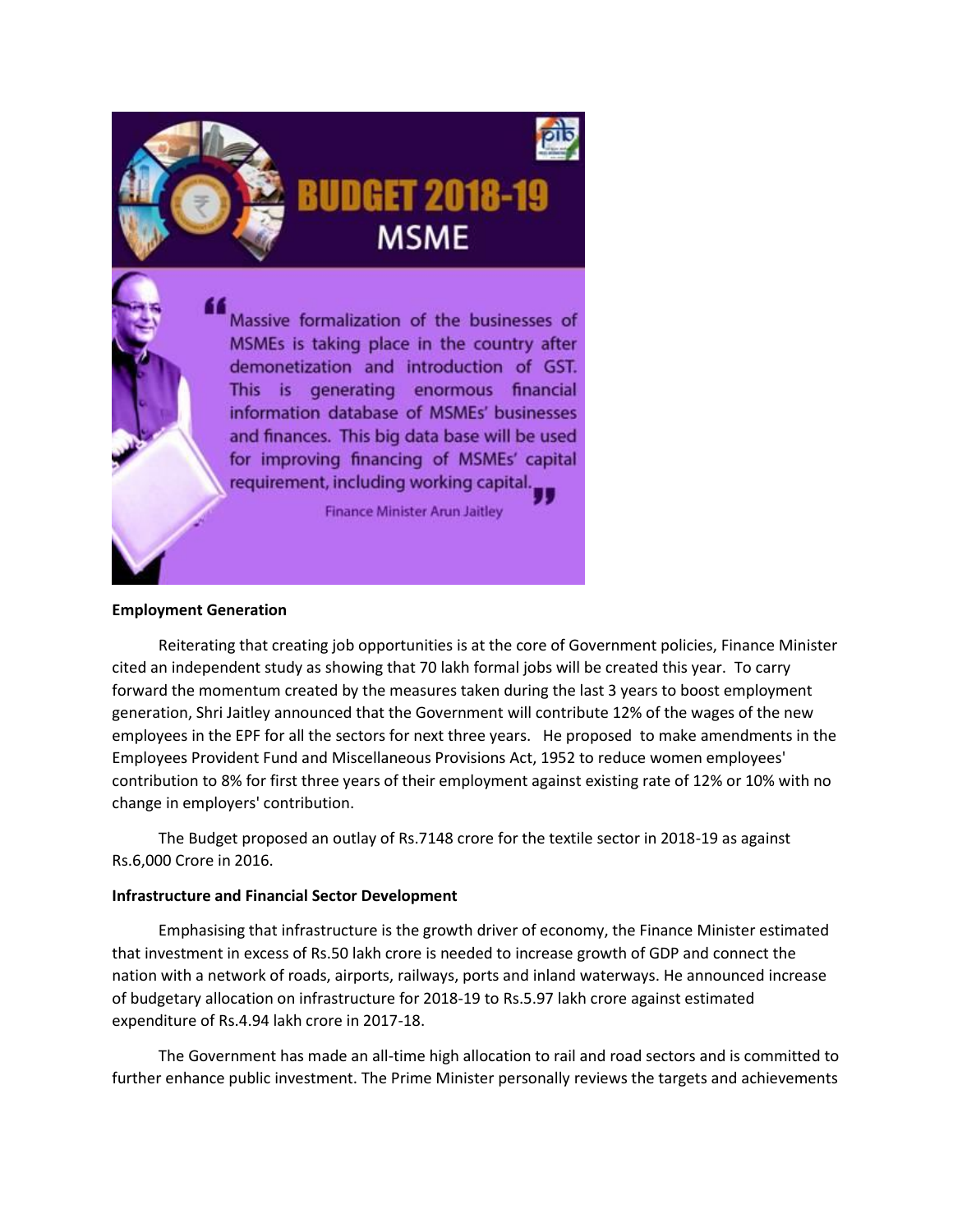in infrastructure sectors on a regular basis. Using online monitoring system of PRAGATI alone, projects worth 9.46 lakh crore have been facilitated and fast tracked.

 To further boost tourism, the Budget proposes to develop ten prominent tourist sites into Iconic Tourism destinations by following a holistic approach involving infrastructure and skill development, development of technology, attracting private investment, branding and marketing.

 Under the Bharatmala Pariyojana, about 35000 kms road construction in Phase-I at an estimated cost of Rs.5,35,000 crore has been approved.

## **Railways**

 Railways Capital Expenditure for the year 2018-19 has been pegged at Rs.1,48,528 crore. A large part of the Capex is devoted to capacity creation. 4000 kilometers of electrified railway network is slated for commissioning during 2017-18. Work on Eastern and Western dedicated Freight Corridors is in full swing. Adequate number of rolling stock – 12000 wagons, 5160 coaches and approximately 700 locomotives are being procured during 2018-19. Over 3600 kms of track renewal is targeted during the current fiscal. Redevelopment of 600 major railway stations is being taken up.



 Mumbai's local train network will have 90 kilometers of double line tracks at a cost of over Rs.11,000 crore. 150 kilometers of additional suburban network is being planned at a cost of over Rs.40,000 crore, including elevated corridors on some sections. A suburban network of approximately 160 kilometers at an estimated cost of Rs.17,000 crore is being planned to cater to the growth of the Bengaluru metropolis.

# **Air Transport**

 The Budget proposes to expand the airport capacity more than five times to handle a billion trips a year under a new initiative - NABH Nirman. Under the Regional connectivity scheme of UDAN (Ude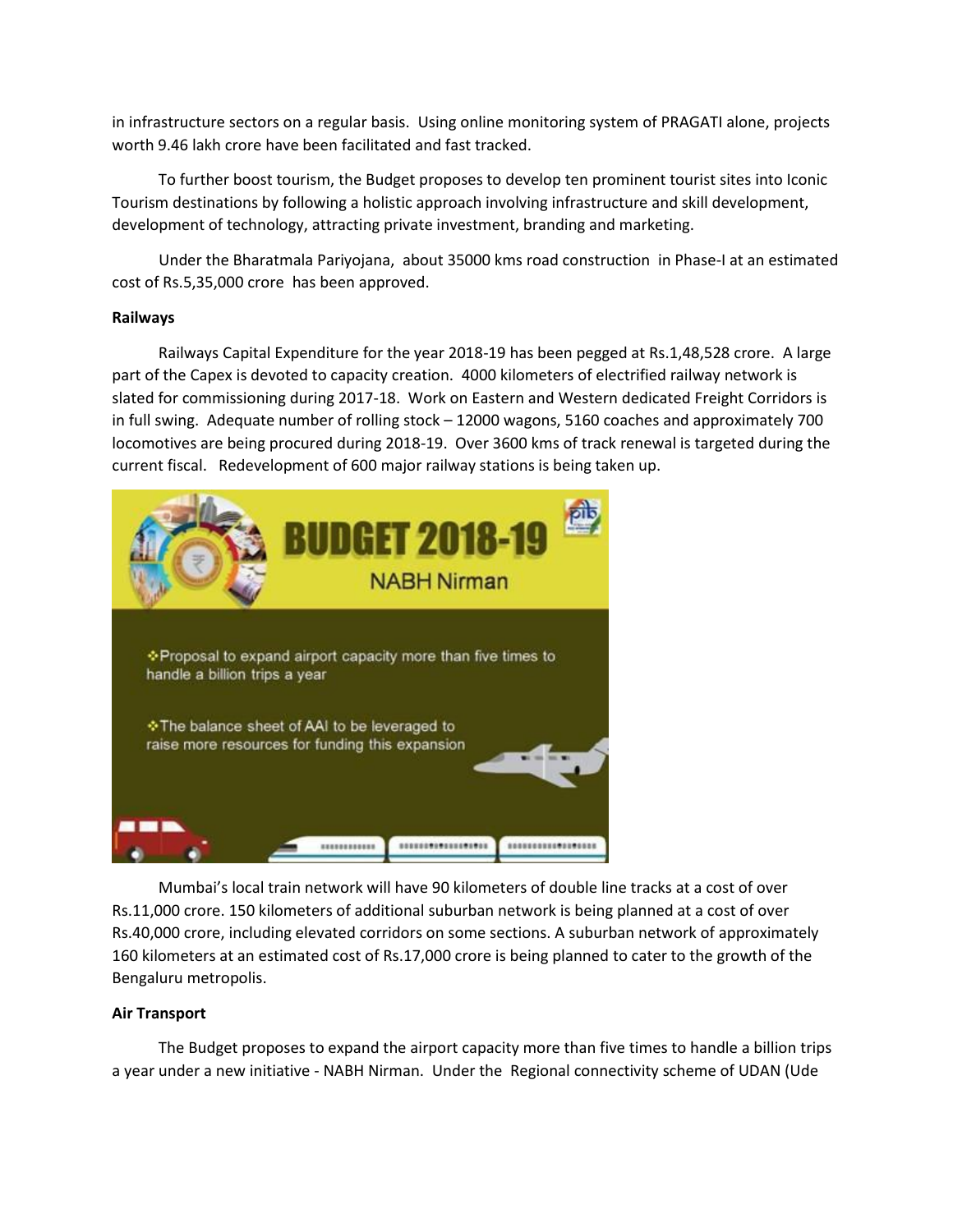Desh ka Aam Nagrik) initiated by the Government last year, 56 unserved airports and 31 unserved helipads would be connected.

## **Finance**

 To encourage raising funds from bond market, the Finance Minister urged regulators to move from 'AA' to 'A' rating for investment eligibility. He said that the Government will establish a unified authority for regulating all financial services in International Finance Service Centre (IFSCs) in India.

# **Digital Economy**

 The Finance Minister said that NITI Aayog will initiate a national program to direct efforts in artificial intelligence.

 Department of Science & Technology will launch a Mission on Cyber Physical Systems to support establishment of centres of excellence for research, training and skilling in robotics, artificial intelligence, digital manufacturing, big data analysis, quantum communication and internet of things. The Budget doubled the allocation on Digital India programme to Rs 3073 crore in 2018-19.



♦ Gold Monetization Scheme to be revamped to enable opening of a hassle-free Gold **Deposit Account** 





◆A National Logistics Portal as a single window online market place to link all stakeholders to be developed by the Ministry of Commerce

♦ A Scheme to be launched to assign every individual enterprise in India a unique ID

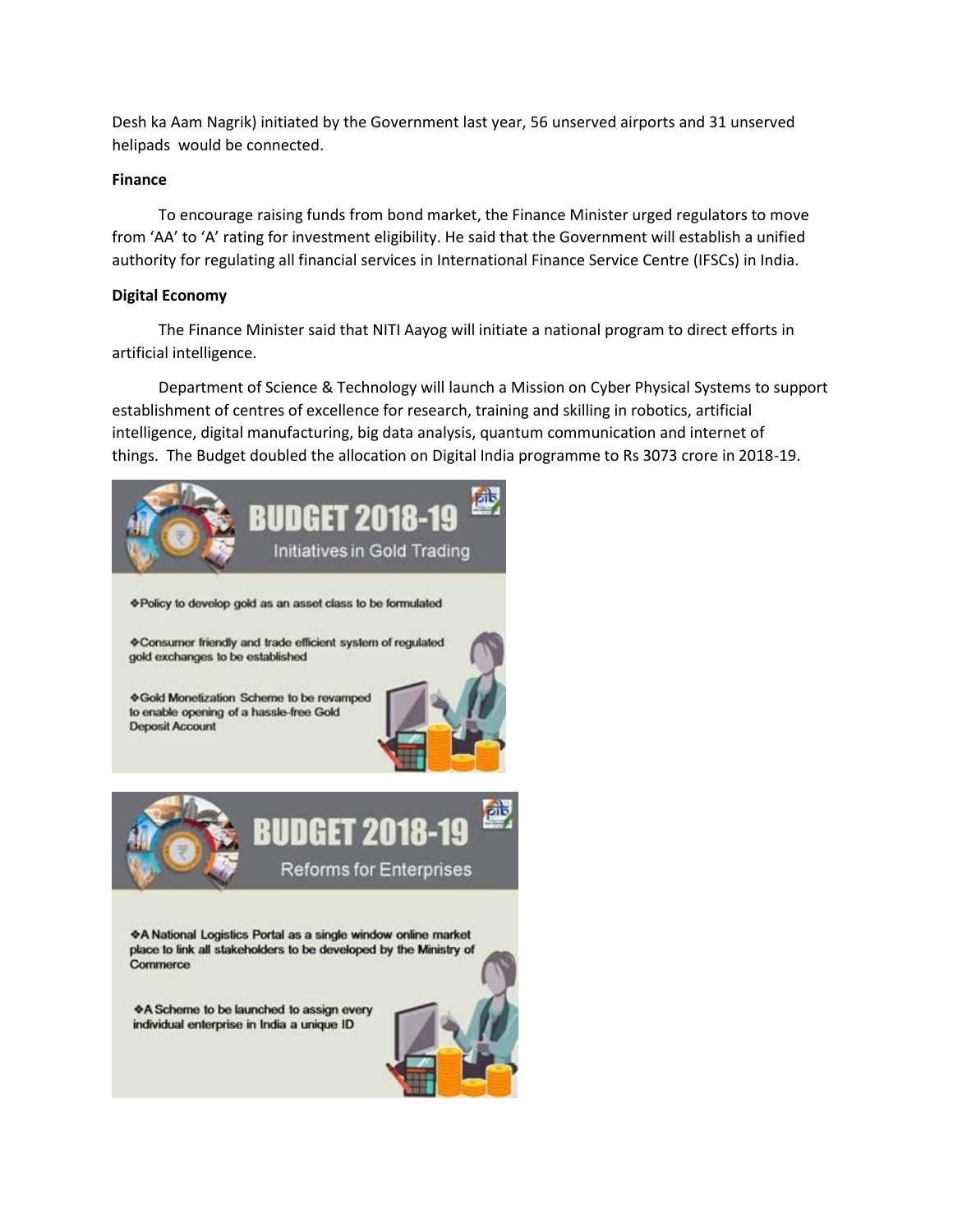To further Broadband access in villages, the Government proposes to set up five lakh wi-fi hotspots to provide net connectivity to five crore rural citizens. The Finance Minister allocated Rs. 10000 crore in 2018-19 for creation and augmentation of Telecom infrastructure.

## **Defence**

 Recognizing the sacrifices made by the Armed Forces in meeting the security challenges, the Finance Minister proposed development of two defence industrial production corridors.



 Shi Jaitley announced that a scheme will be evolved to assign every individual enterprise in India a unique ID, on the lines of Aadhar.

## **Disinvestment**

 The Finance Minister announced that 2017-18 disinvestment target of Rs.72,500 crore has been exceeded and expected receipts of Rs.1,00,000 crore. He set disinvestment target of Rs.80,000 crore for 2018-19.

 Three Public Sector Insurance companies- National Insurance Co. Ltd., United India Assurance Co. Ltd., and Oriental India insurance Co. Ltd., will be merged into a single insurance entity.

 The Finance Minister announced that a comprehensive Gold Policy will be formulated to develop gold as an asset class. The Government will also establish a system of consumer friendly and trade efficient system of regulated gold exchanges in the country. Gold Monetization Scheme will be revamped to enable people to open a hassle-free Gold Deposit Account.

 The Budget proposes to revise emoluments to Rs.5 lakh for the President, Rs 4 lakhs for the Vice President and Rs.3.5 lakh per month to Governor. These emoluments were last revised in 2006.

 With regard to the emoluments paid to the Members of Parliament, the Finance Minister proposed necessary changes to refix the salary and allowances with effect from April 1, 2018. He said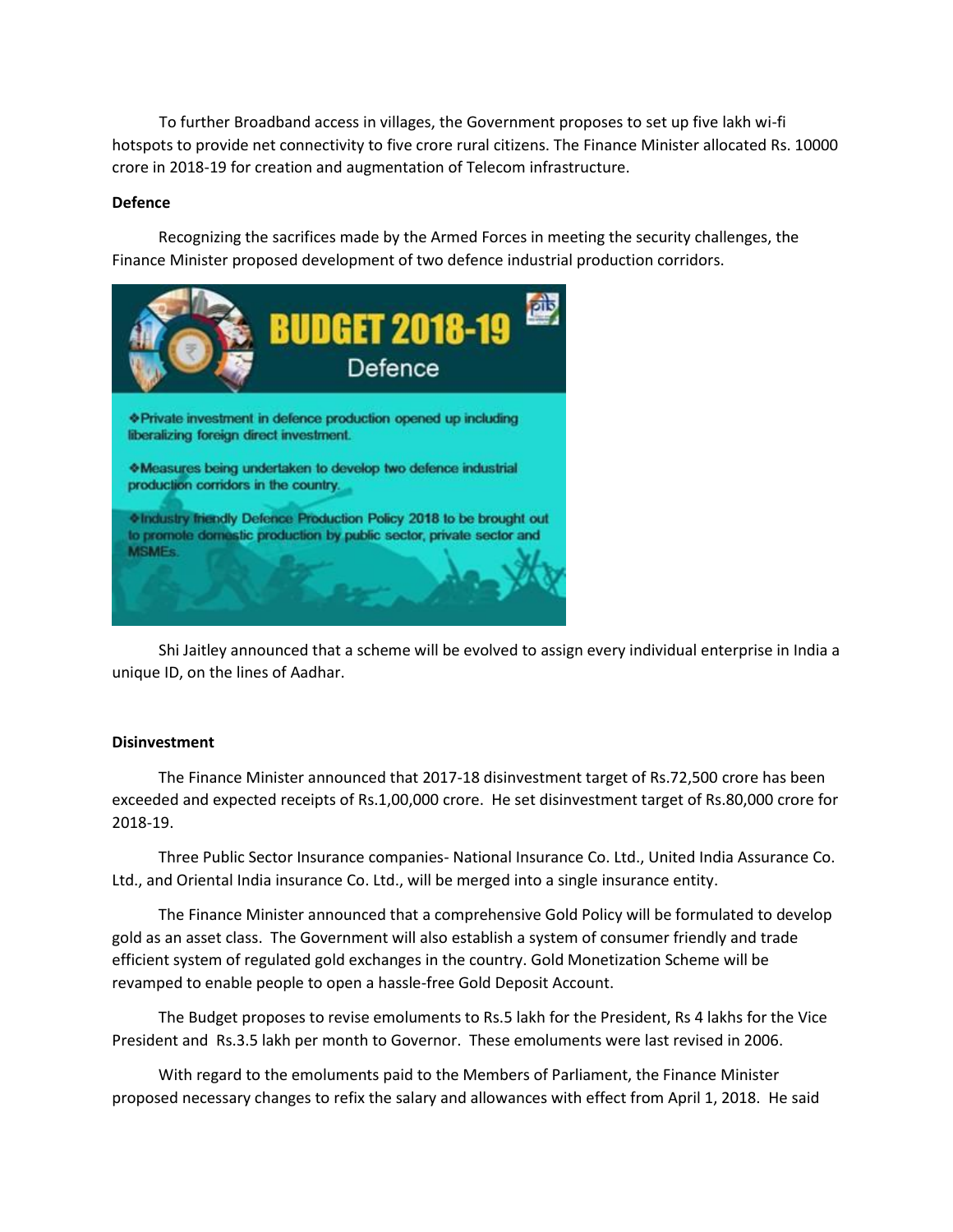the law will also provide for automatic revision of emoluments every five years indexed to inflation and hoped that the Hon'ble Members will welcome this initiative.

 To celebrate the 150 Birth Anniversary of Mahatma Gandhi, Father of the Nation from 2nd October 2019, the Budget set aside Rs.150 crore for the activities leading to the commemoration programme.

## **Fiscal Management**

 The Budget Revised Estimates for expenditure in 2017-18 are Rs.21.57 lakh crore (net of GST compensation transfers to the States) as against the Budget Estimates of Rs.21.47 lakh crore.



 Continuing Government's path of fiscal reduction and consolidation, the Finance Minister projected a Fiscal Deficit of 3.3% of GDP for the year 2018-19. The Revised Fiscal Deficit estimates for 2017-18 were put at Rs. 5.95 lakh crore at 3.5% of GDP. He also proposed acceptance of key recommendations of the Fiscal Reform and Budget Management Committee to bring down Central Government's Debt to GDP ratio to 40%.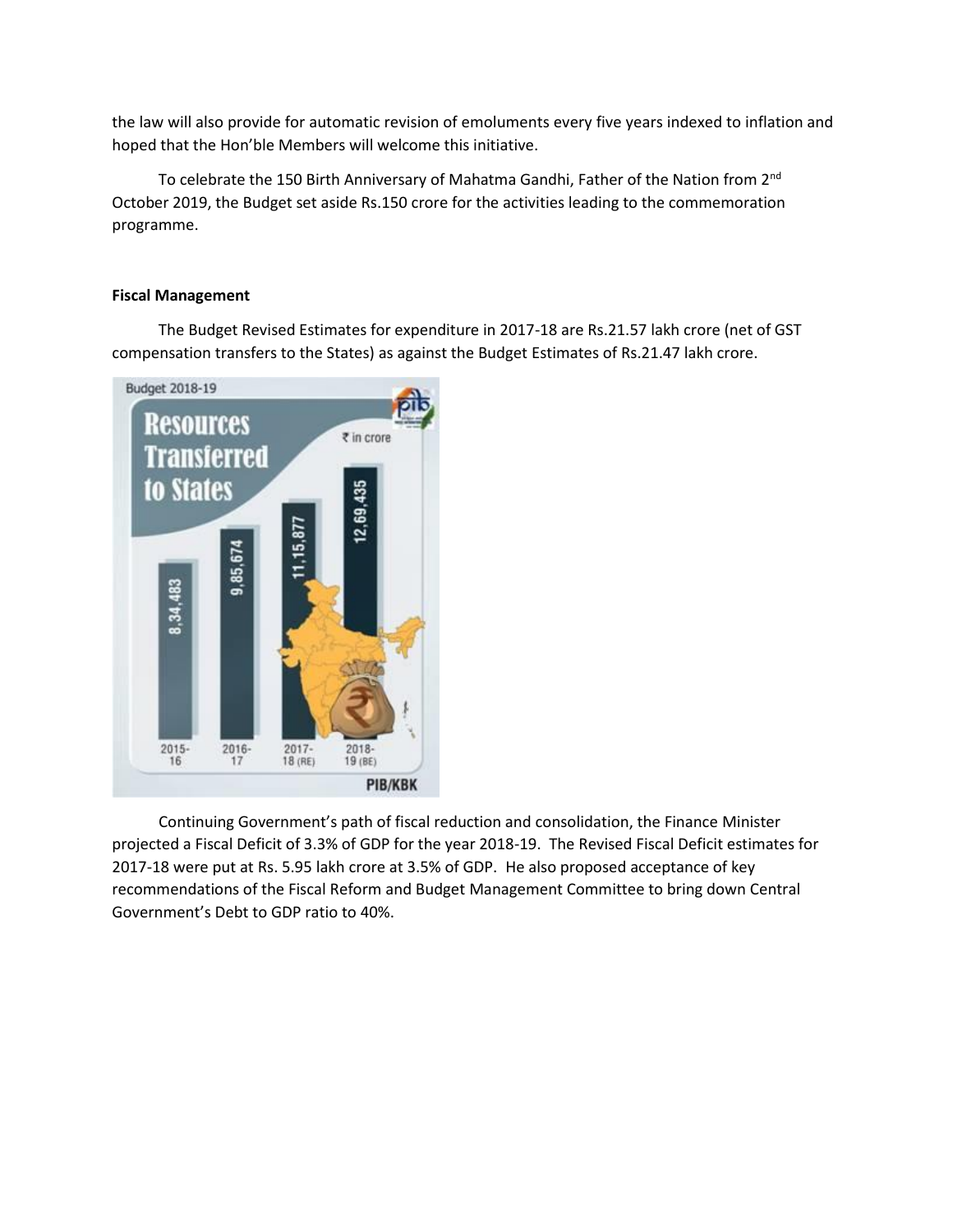|                                     |                           |                                              | <b>Budget Snapshot: Key Numbers</b>    |                                                           |  |
|-------------------------------------|---------------------------|----------------------------------------------|----------------------------------------|-----------------------------------------------------------|--|
| Figures in<br>e crore               | 2016-17<br><b>Actuals</b> | 2017-18<br><b>Budget</b><br><b>Estimates</b> | 2017-18<br>Revised<br><b>Estimates</b> | 2018-19<br><b>Budget</b><br><b>Estimates</b><br>17,25,738 |  |
| <b>Revenue Receipts</b>             | 13,74,203                 | 15, 15, 771                                  | 15,05,428                              |                                                           |  |
| Capital Receipts*                   | 6,00,991                  | 6,30,964                                     | 7,12,322                               | 7,16,475                                                  |  |
| <b>Total Receipts</b>               | 19,75,194                 | 21,46,735                                    | 22,17,750                              | 24,42,213                                                 |  |
| <b>Total Expenditure</b>            | 19,75,194                 | 21,46,735                                    | 22,17,750                              | 24,42,213                                                 |  |
| <b>Revenue Deficit</b>              | 3,16,381                  | 3,21,163                                     | 4,38,877                               | 4,16,034                                                  |  |
| Effective<br><b>Revenue Deficit</b> | 1,50,648                  | 1,25,813                                     | 2,49,632                               | 2,20,689                                                  |  |
| <b>Fiscal Deficit</b>               | 5,35,618                  | 5,46,531                                     | 5,94,849                               | 6.24.276                                                  |  |
| <b>Primary Deficit</b>              | 54,904                    | 23,453                                       | 64,006                                 | 48,481                                                    |  |

Excluding receipts under Market Stab

**PIB/KBK** 



 Presenting his **direct tax proposals**, the Finance Minister said that attempts to reduce the cash economy and increase the tax net have paid rich dividends. The growth rate of direct taxes in financial years 2016-17 and 2017-18 have been significant, he said. The growth of direct taxes in financial year 2016-17 was 12.6 percent, and for financial year 2017-18 (upto 15<sup>th</sup> January, 2018) is 18.7 percent. Therefore Shri Jaitley said buoyancy in personal income tax for financial year 2016-17 and 2017-18 (RE) are 1.95 and 2.11 respectively. This the Finance Minister said, indicates that additional revenue collected in the last two financial years from personal income tax compared to average buoyancy for the pre 2016-17 period, amounts to a total of Rs. 90,000 crore, which is a result of a strong anti-evasion measures by the government.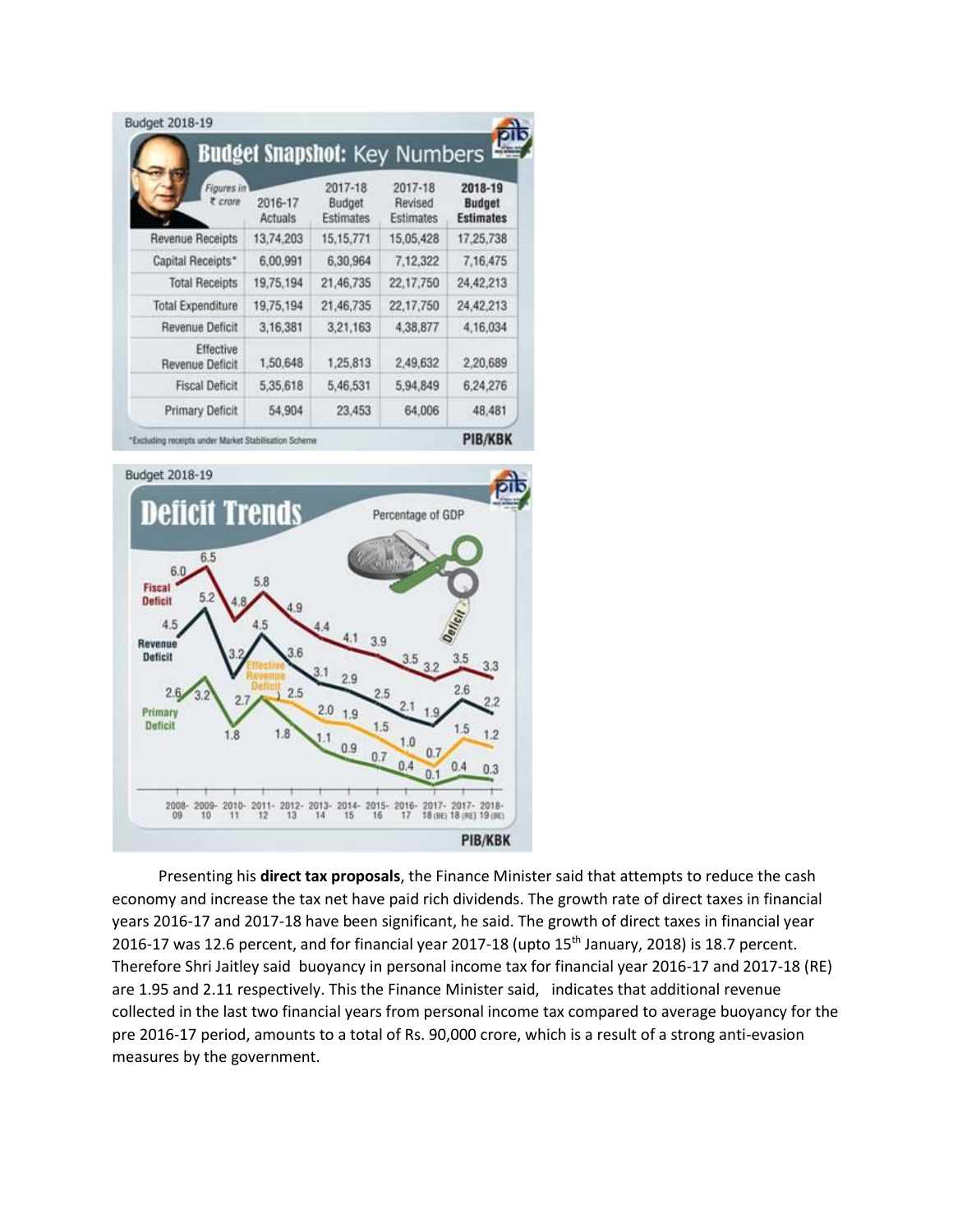|          |                |                |               | Percentage of GDP         |                   |                     |                    |                       |                     |
|----------|----------------|----------------|---------------|---------------------------|-------------------|---------------------|--------------------|-----------------------|---------------------|
|          |                |                |               | <b>Gross Tax Receipts</b> |                   |                     |                    |                       |                     |
| 10.3     | 10.2           | 10.4           | 10.1          | 10.0                      | 10.6              | 11.3                |                    | $11.3$ $11.6$ $12.1$  |                     |
|          |                |                |               |                           | <b>Direct Tax</b> |                     |                    |                       |                     |
| 5.7      | 5.6            | 5.6            | 5.6           | 5.5                       | 5.4               | 5.6                 | 5.8                | 6.0.                  | 6.1<br>6.0          |
| 4.5      | 4.5            | 4.8            |               |                           | 5.2               | 5.7                 | 5.5                | 5.6                   |                     |
|          |                |                | 4.4           | 4.4                       |                   | <b>Indirect Tax</b> |                    |                       |                     |
|          |                |                |               |                           |                   |                     |                    |                       |                     |
| $2010 -$ | $2011 -$<br>12 | $2012 -$<br>13 | $2013-$<br>14 | $2014 -$<br>15            | $2015 -$<br>16    | $2016 -$<br>17      | $2017 -$<br>18(8E) | $2017 -$<br>$18$ (RE) | $2018 -$<br>19 (BE) |

 The Finance Minister also said that there has been a huge increase in the number of returns filed by tax payers. The number of Effective Tax Payers has increased from 6.47 crore at the beginning of Financial year 2014-15 to 8.27 crore at the end of 2016-17.



 Shri Jaitley has proposed 100 percent deduction to companies registered as Farmer Producer Companies with an annual turnover upto Rs. 100 crore on profit derived from such activities, for a period of five years from financial year 2018-19. This he said will promote post harvest agriculture activities and also encourage "Operation Greens" announced earlier and would give a boost to the Sampada Yojana.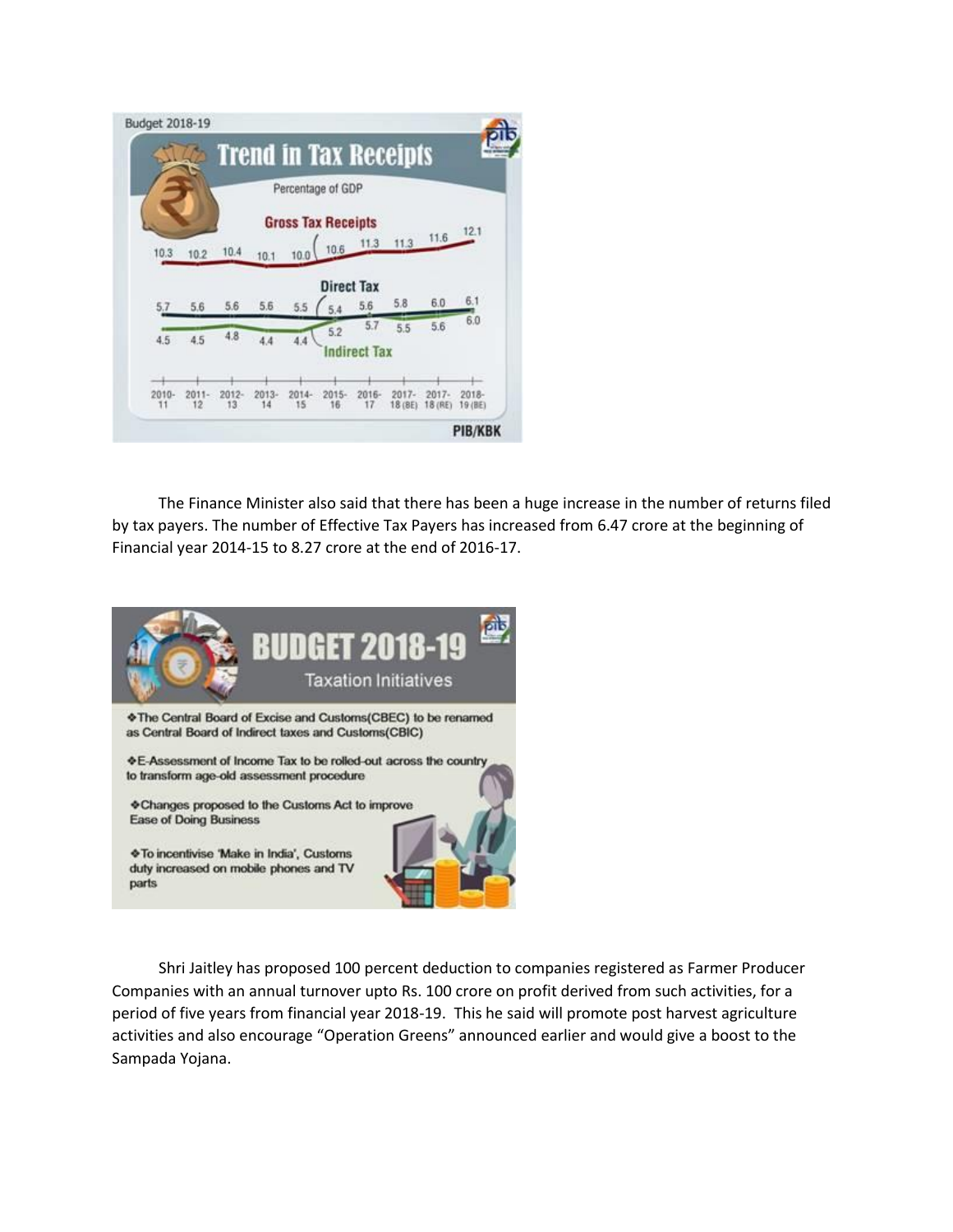In order to encourage creation of new employment the deduction of 30 percent Under Section 80-JJAA with a further relaxation to 150 days in the case of the apparel industry, has been proposed to be extended to the footwear and leather industry. The Finance Minister has also proposed to rationalise the deduction of 30 percent by allowing the benefit for a new employee employed for less than the minimum period during the first year, but continues to remain employed for the minimum period in the subsequent year.

 Turning to the real estate sector, the Finance Minister has proposed that no adjustment shall be made in respect of transactions in immovable property, where the Circle Rate value does not exceed 5 percent of the consideration. This would minimize hardship in real estate transactions.

 In fulfilment of the promise to reduce the corporate tax rate in a phased manner, Shri Jaitley has proposed to extend the reduced rate of 25 percent currently available for companies with turnover of less than 50 crore (in Financial Year 2015-16), also to companies reporting turnover up to Rs. 250 crore in Financial Year 2016-17. This would benefit the entire class of micro, small and medium enterprises, which account for almost 99 percent of companies filing tax returns, he said. The estimated revenue forgone during Financial Year 2018-19 will be Rs. 7,000 crore. This lower corporate income tax rate would leave such companies with higher investible surplus, which would create more jobs.

 The Budget proposals also seek to provide relief to salaried tax payers by allowing a Standard Deduction of Rs. 40,000 in place of the present exemption allowed for transport allowance and reimbursement of miscellaneous medical expenses. However, transport allowance at enhanced rate is proposed to be continued for differently abled persons. Further, it is also proposed to continue medical reimbursement benefits in case of hospitalization etc. for all employees. The proposed Standard Deduction will help middle class employees even further in reducing their tax liabilities. It will also significantly benefit pensioners, who normally do not enjoy any allowance for transport and medical expenses, Shri Jaitley said. 2.5 crore salaried employees and pensioners would benefit from this proposal and the revenue cost would be approximately Rs. 8,000 crore.

Relief to Senior Citizens has also been proposed. The proposals are :-

- Exemption of interest income on deposits with banks and post offices are proposed to be increased from Rs. 10,000 to Rs. 50,000. TDS shall not be required to be deducted under section 194A. Benefit will also be available for interest from all fixed deposit schemes and recurring deposit schemes.
- Hike in deduction limit for health insurance premium and/ or medical expenditure from Rs. 30,000 to Rs. 50,000 under section 80D.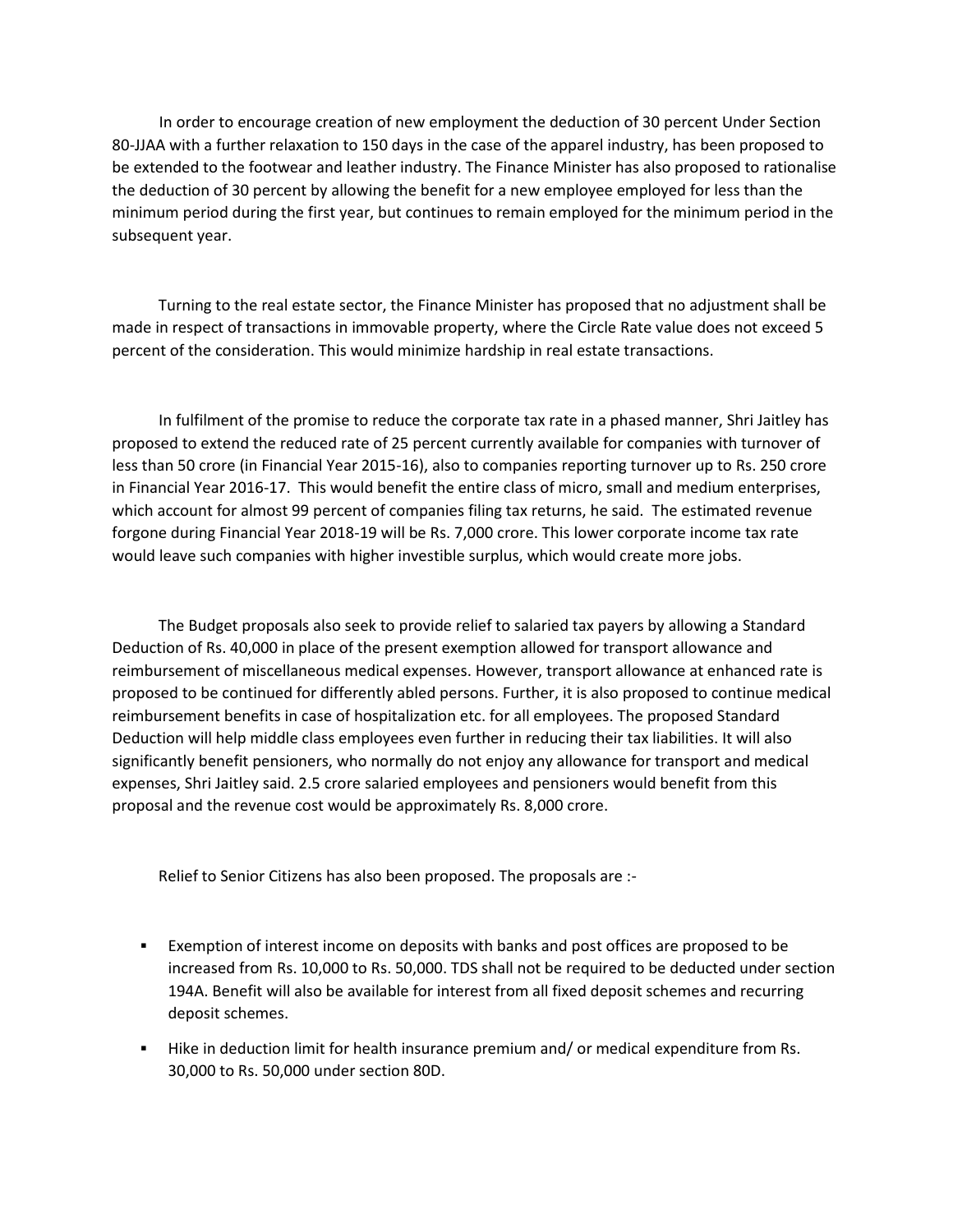Increease in deduction limit for medical expenditure for certain critical illness from Rs. 60,000 (in case of senior citizens) and from Rs. 80,000 (in case of very senior citizens) to Rs. 1 lakh for all senior citizens, under section 80DDB. Concessions will give extra tax benefit of Rs. 4,000 crore to senior citizen. It is also proposed to extend the Pradhan Mantri Vaya Vandana Yojana up to March, 2020. The current investment limit is also proposed to be increased to Rs. 15 lakh from the existing limit of Rs. 7.5 lakh per senior citizen.

It is proposed to provide more concessions for International Financial Services Centre (IFSC), in order to promote trade in stock exchanges located in IFSC. The concessions propose transfer of derivatives and certain securities by non- residents from capital gains tax, and non corporate tax payers operating in IFSC to be charged Alternate Minimum Tax (AMT) at concessional rate of 9 percent at par with Minimum Alternate Tax (MAT) applicable for corporates.

In a measure that proposes to control the cash economy, payments exceeding Rs. 10,000 in cash made by trusts and institutions shall be disallowed and would be subject to tax. In order to improve TDS compliance by these entities, the Finance Minister has proposed to provide that in case of non deduction of tax, 30 percent of the amount shall be disallowed and would be taxed.

Turning to rationalization of Long Term Capital Gains (LTCG), the Finance Minister noted buoyancy in the equity market, as a result of reforms and incentives given so far. The total amount of exempted capital gains from listed shares and units is around Rs. 3,67,000 crore (as per returns filed for A.Y. 2017-18). Shri Jaitley said that a major part of this gain has accrued to corporates and LLPs. This has also created a bias against manufacturing, leading to more business surpluses being invested in financial assets. Due to attractiveness on return on investment on equity, even without tax exemption, there is a strong case for bringing Long Term Capital Gains from listed equities in the tax net, the Finance Minister said. He has however only proposed a modest change in the present regime, recognizing that a vibrant equity market is essential for economic growth. Shri Jaitley has proposed to tax such Long Term Capital Gains exceeding Rs. 1 lakh at the rate of 10 percent, without allowing any indexation benefit. However, all gains up to 31<sup>st</sup> January, 2018 will be grandfathered. The Finance Minister has also proposed to introduce a tax on distributed income by equity oriented mutual funds at the rate of 10 percent, to provide a level field across growth oriented funds and dividend distributing funds. The proposed change in Capital Gains Tax will bring marginal revenue gain of about Rs. 20,000 crore in the first year, in view of grandfathering.

In order to take care of the education and health care needs of Below Poverty Line (BPL) and rural families, The Budget proposes to increase the cess on personal income tax and corporation tax to 4 percent from the present 3 percent. The new cess will be called the "Health and Education Cess" and is expected to lead to a collection of an estimated additional amount of Rs. 11,000 crore.